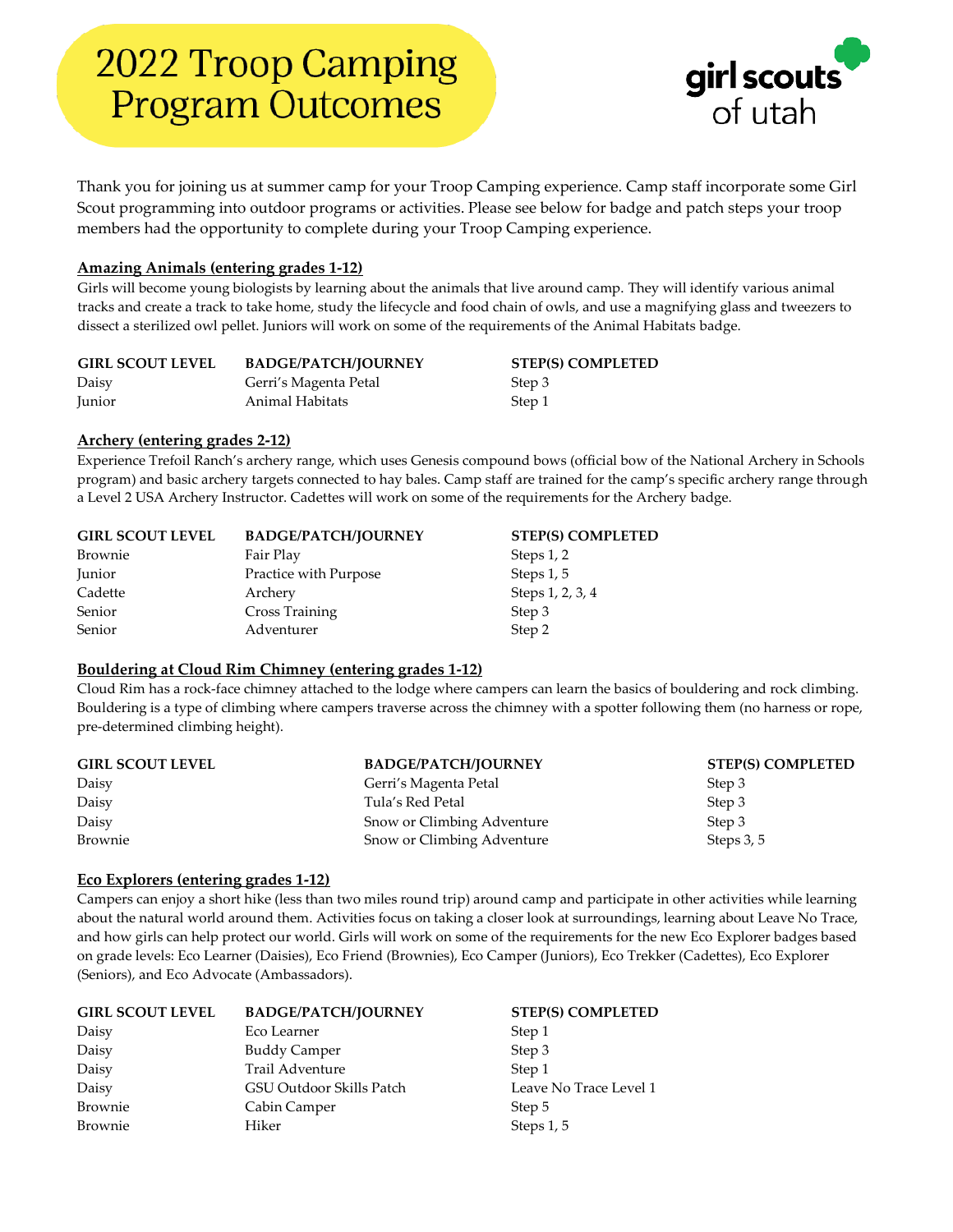

# *Eco Explorers continued* **GIRL SCOUT LEVEL BADGE/PATCH/JOURNEY STEP(S) COMPLETED** Brownie Bugs Badge Steps 3, 5 Brownie Eco Friend Step 1 Brownie GSU Outdoor Skills Patch Leave No Trace Level 1 Junior Camper Step 4 Junior Eco Camper Step 1 Junior Flowers Badge  $\frac{1}{2}$  of Step 1 Junior GSU Outdoor Skills Patch Leave No Trace Level 1 Cadette Trees Badge Step 2 Cadette GSU Outdoor Skills Patch Leave No Trace Level 1 Cadette Eco Trekker Steps 1, 3 Senior GSU Outdoor Skills Patch Leave No Trace Level 1 Senior **EXPLOREGALL EXPLORER EXPLORER EXPLORER EXPLORER Step 1** Ambassador GSU Outdoor Skills Patch Leave No Trace Level 1 Ambassador **Eco Advocate** Step 2

#### **Hatchet Throwing (entering grades 6-12)**

Campers can experience the latest craze of hatchet throwing at Trefoil Ranch! Girls will learn safety of the sport and work to improve their aim while at the course. Camp staff are trained for the camp's specific hatchet range and follow all safety standards.

| <b>GIRL SCOUT LEVEL</b> | <b>BADGE/PATCH/JOURNEY</b> | <b>STEP(S) COMPLETED</b> |
|-------------------------|----------------------------|--------------------------|
| Senior                  | Cross Training             | Step 3                   |
| Senior                  | Adventurer                 | Step 2                   |

#### **High Ropes Course (entering grades 6-12)**

Experience the high ropes course at Trefoil Ranch. The high ropes course provides campers the opportunity to climb up a pole while being belayed and then traverse across numerous elements with lobster claws. The course is inspected each summer, and camp staff are trained by an Association of Challenge Course Technology-approved vendor.

| <b>GIRL SCOUT LEVEL</b> | <b>BADGE/PATCH/JOURNEY</b> | <b>STEP(S) COMPLETED</b> |
|-------------------------|----------------------------|--------------------------|
| Cadette                 | Good Sportsmanship         | Steps 3, 4               |
| Cadette                 | Snow or Climbing Adventure | Step 3                   |
| Senior                  | Cross Training             | Step 3                   |
| Senior                  | Adventurer                 | Step 2                   |

#### **Horseback Riding and Horse Care (entering grades 1-12)**

Campers will visit the stables at camp where they will meet some of the horses while learning some of the basics of horseback riding and horse care. Campers will be fitted for helmets and boots (if needed) when arriving at the stables. Camp staff will assist campers on a brief ride around the arena, learn horse grooming and ground handling, as well as assist with horse care (stall cleaning and watering).

| <b>GIRL SCOUT LEVEL</b> | <b>BADGE/PATCH/JOURNEY</b> | <b>STEP(S) COMPLETED</b> |
|-------------------------|----------------------------|--------------------------|
| Daisy                   | Tula's Red Petal           | Step 3                   |
| Daisy                   | Mari's Orange Petal        | Step 3                   |
| Daisy                   | Gerri's Magenta Petal      | Step 3                   |
| Junior                  | Horseback Riding           | Steps 1, 2, 3, 4, 5      |
| Senior                  | Cross Training             | Step 3                   |
| Senior                  | Adventurer                 | Step 2                   |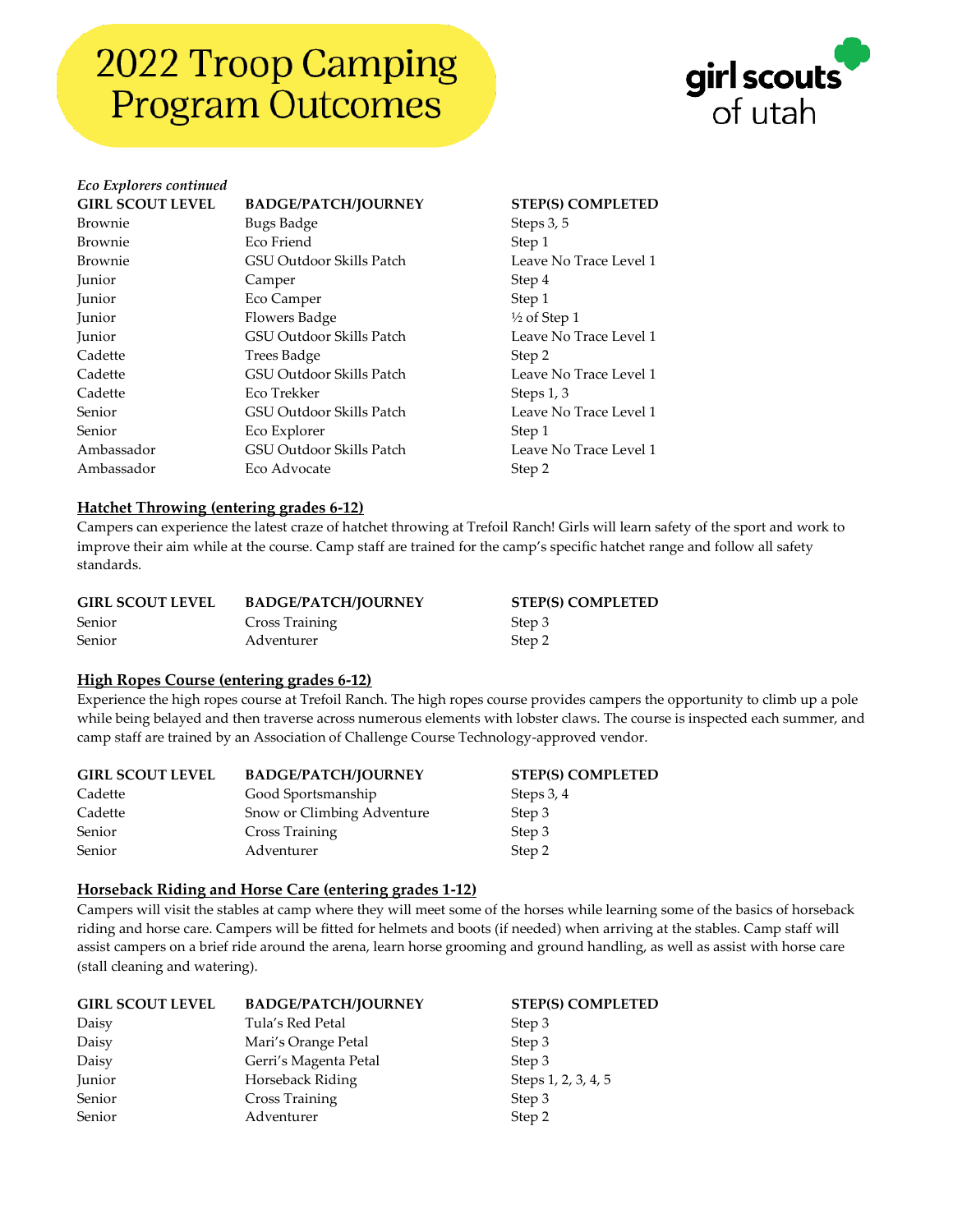

### **Mad Science (entering grades 1-12)**

Travel to our outdoor laboratory and mix up some messy fun! Girls will create some explosions, make a tasty treat, and choose a third experiment from other Mad Science experiment options. Camp staff will lead you through all the experiments while helping you test your theories in this hands-on session.

| <b>GIRL SCOUT LEVEL</b> | <b>BADGE/PATCH/JOURNEY</b> | <b>STEP(S) COMPLETED</b> |
|-------------------------|----------------------------|--------------------------|
| Daisy                   | Gerri's Magenta Petal      | Step 3                   |
| Brownie                 | Home Scientist             | Step 1                   |

# **Outdoor Art Badge Series (entering grades 1-12)**

Trefoil Ranch is a beautiful place to experience the Outdoor Art badges! Girls will work on various art projects in different locations at camp based on the badge curriculum. Multi-level troops will be grouped based on grade levels. Camp staff will work with your girls to complete sections of the badge. Some badges may require additional steps after camp.

| <b>BADGE/PATCH/JOURNEY</b>   | <b>STEP(S) COMPLETED</b> |
|------------------------------|--------------------------|
| Outdoor Art Maker Badge      | Steps 1, 2, 3            |
| Outdoor Art Creator Badge    | Steps 1, 2, 3, 5         |
| Outdoor Art Explorer Badge   | Steps 2, 3, 5            |
| Outdoor Art Apprentice Badge | Steps 2, 3, 5            |
| Outdoor Art Expert Badge     | Steps 2, 3, 5            |
| Outdoor Art Master Badge     | Step 2                   |
|                              |                          |

# **Knot Tying, Knife Safety, and First Aid (entering grades 1-12)**

The Outdoor Skills Patch Program is a progressive, five-level program to help Girl Scout Daisies-Ambassadors learn and become proficient in outdoor skills. This session focuses on three of eight outdoor skills – Knot Tying, Knife Safety, and First Aid. Learn how to tie three knots and understand their uses, stay safe when using a knife or other sharp objects, and perform some first aid techniques, like splints, in the wilderness. Each participant will leave the activity with a homemade first aid kit.

| <b>GIRL SCOUT LEVEL</b> | <b>BADGE/PATCH/JOURNEY</b> | <b>STEP(S) COMPLETED</b>                          |
|-------------------------|----------------------------|---------------------------------------------------|
| Daisy                   | GSU Outdoor Skills Patch   | Knot Tying, Knife Safety, First Aid Level 1       |
| Daisy                   | Sunny's Yellow Petal       | Step 3                                            |
| Daisy                   | Gerri's Magenta Petal      | Step 3                                            |
| Daisy                   | <b>Buddy Camper</b>        | Step 3                                            |
| Brownie                 | GSU Outdoor Skills Patch   | Knot Tying, Knife Safety, First Aid Levels 1, 2   |
| Brownie                 | Cabin Camper               | Step 4                                            |
| Brownie                 | First Aid Badge            | Steps 2, 3, 4                                     |
| Junior                  | GSU Outdoor Skills Patch   | Knot Tying, Knife Safety, First Aid Levels 1, 2,3 |
| Junior                  | Camper                     | Step 2                                            |
| Junior                  | First Aid Badge            | Step 3                                            |
| Cadette                 | GSU Outdoor Skills Patch   | Knot Tying, Knife Safety, First Aid Levels 1, 2,3 |
| Cadette                 | Primitive Camper           | Step 4                                            |
| Cadette                 | First Aid Badge            | Step 2                                            |
| Senior                  | GSU Outdoor Skills Patch   | Knot Tying, Knife Safety, First Aid Levels 1, 2,3 |
| Senior                  | <b>Adventure Camper</b>    | Step 4                                            |
| Senior                  | First Aid Badge            | Steps 1, 3                                        |
| Ambassador              | GSU Outdoor Skills Patch   | Knot Tying, Knife Safety, First Aid Levels 1, 2,3 |
| Ambassador              | Survival Camper            | Step 4                                            |
| Ambassador              | First Aid Badge            | Steps 1, 3                                        |
|                         |                            |                                                   |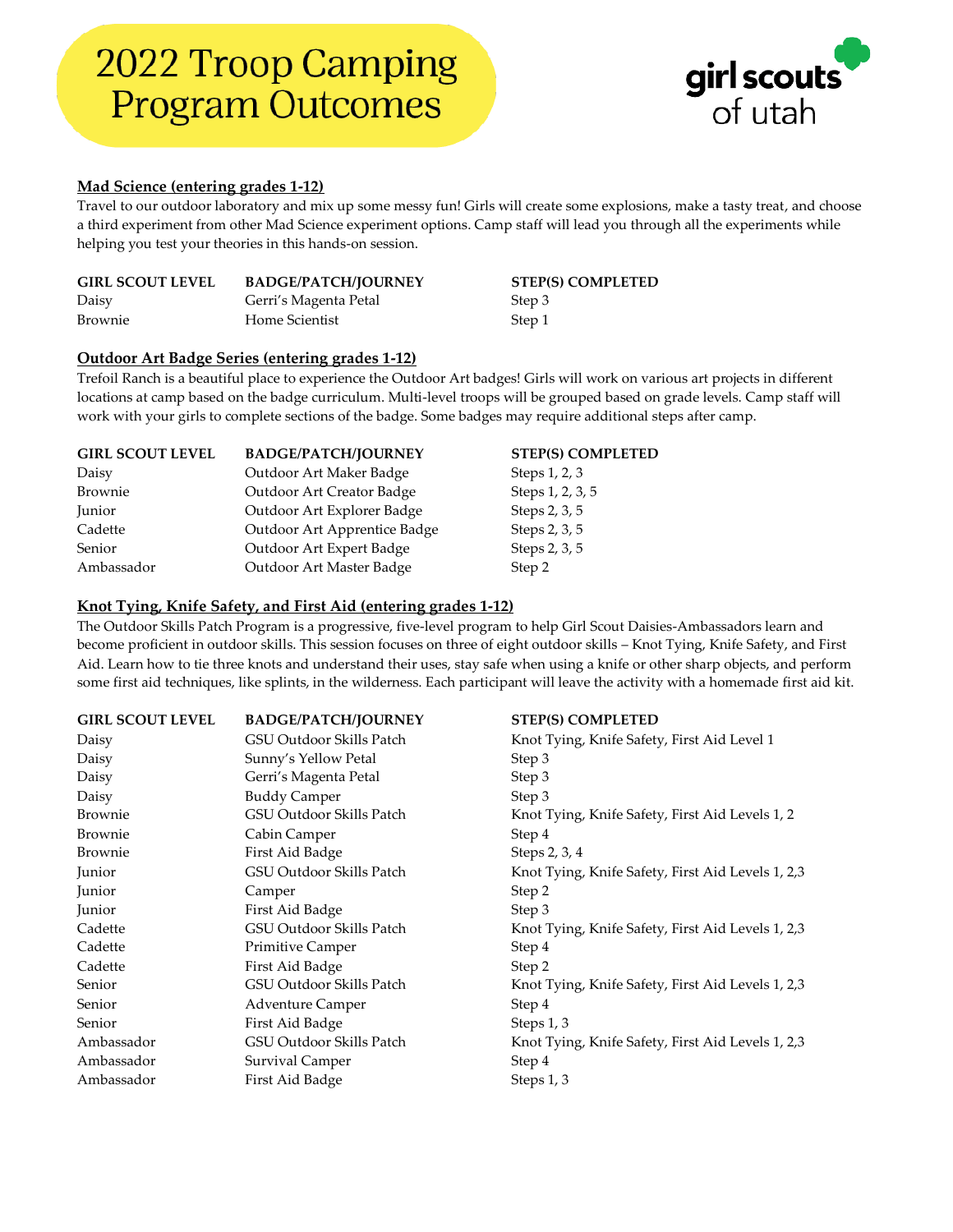

# **Pottery (entering grades 1-12)**

Girls who sign up for pottery will experience time on the pottery wheels and hand building. Pieces built in pottery will not be fired or glazed.

| <b>GIRL SCOUT LEVEL</b> | <b>BADGE/PATCH/JOURNEY</b> | <b>STEP(S) COMPLETED</b> |
|-------------------------|----------------------------|--------------------------|
| Daisy                   | Gerri's Magenta Petal      | Step 3                   |
| Brownie                 | Potter                     | Seps 2, 3, 4             |

#### **Primitive Camp Experience (entering grades 4-12)**

Thinking about a backpacking trip as a troop? Try out this overnight experience first! Campers will pack out their gear for the night starting around 3:00 p.m., hike to a location, set up pop-up tents or hammocks, cook dinner on camp stoves, fall asleep under the stars, wake up, pack up their gear, and hike back to camp in time for breakfast (8:00 a.m.). Gear is provided by camp with the exception of personal items. Overnight locations are determined by camp staff and are on or near camp property within a 20-minute walk from the lodge. Note: The overnight experience will take two of your three program blocks. Girls will earn the Junior Eco Camper, Cadette Primitive Camper, and Senior Adventure Camper badges.

| <b>GIRL SCOUT LEVEL</b> | <b>BADGE/PATCH/JOURNEY</b>           | <b>STEP(S) COMPLETED</b> |
|-------------------------|--------------------------------------|--------------------------|
| Junior                  | Eco Camper                           | Steps 1, 2, 3, 4, 5      |
| Cadette                 | <b>Primitive Camper</b>              | Steps 1, 2, 3, 4, 5      |
| Senior                  | <b>Adventure Camper</b>              | Steps 1, 2, 3, 4, 5      |
| Ambassador              | <b>Ultimate Recreation Challenge</b> | Steps 4, 5               |

#### **Rock Climbing at Chimney (entering grades 4-12)**

Cloud Rim has a rock-face chimney attached to the lodge where campers can learn the basics of bouldering and rock climbing. The Cloud Rim chimney is approximately 30 feet tall, and girls climb using a harness, rope, and helmet.

| <b>GIRL SCOUT LEVEL</b> | <b>BADGE/PATCH/JOURNEY</b> | <b>STEP(S) COMPLETED</b> |
|-------------------------|----------------------------|--------------------------|
| Cadette                 | Good Sportsmanship         | Steps 3, 4               |
| Cadette                 | Snow or Climbing Adventure | Step 3                   |
| Senior                  | Cross Training             | Step 3                   |
| Senior                  | Adventurer                 | Step 2                   |

#### **Rock Climbing at Cadette Cliff (entering grades 6-12)**

Cloud Rim also has a rock-face outcrop where 6th –12th graders can experience more climbing.

| <b>GIRL SCOUT LEVEL</b> | <b>BADGE/PATCH/JOURNEY</b>           | <b>STEP(S) COMPLETED</b> |
|-------------------------|--------------------------------------|--------------------------|
| Cadette                 | Good Sportsmanship                   | Steps 3, 4               |
| Cadette                 | Snow or Climbing Adventure           | Step 3                   |
| Senior                  | Cross Training                       | Step 3                   |
| Senior                  | Adventurer                           | Step 2                   |
| Ambassador              | <b>Ultimate Recreation Challenge</b> | Steps 4, 5               |